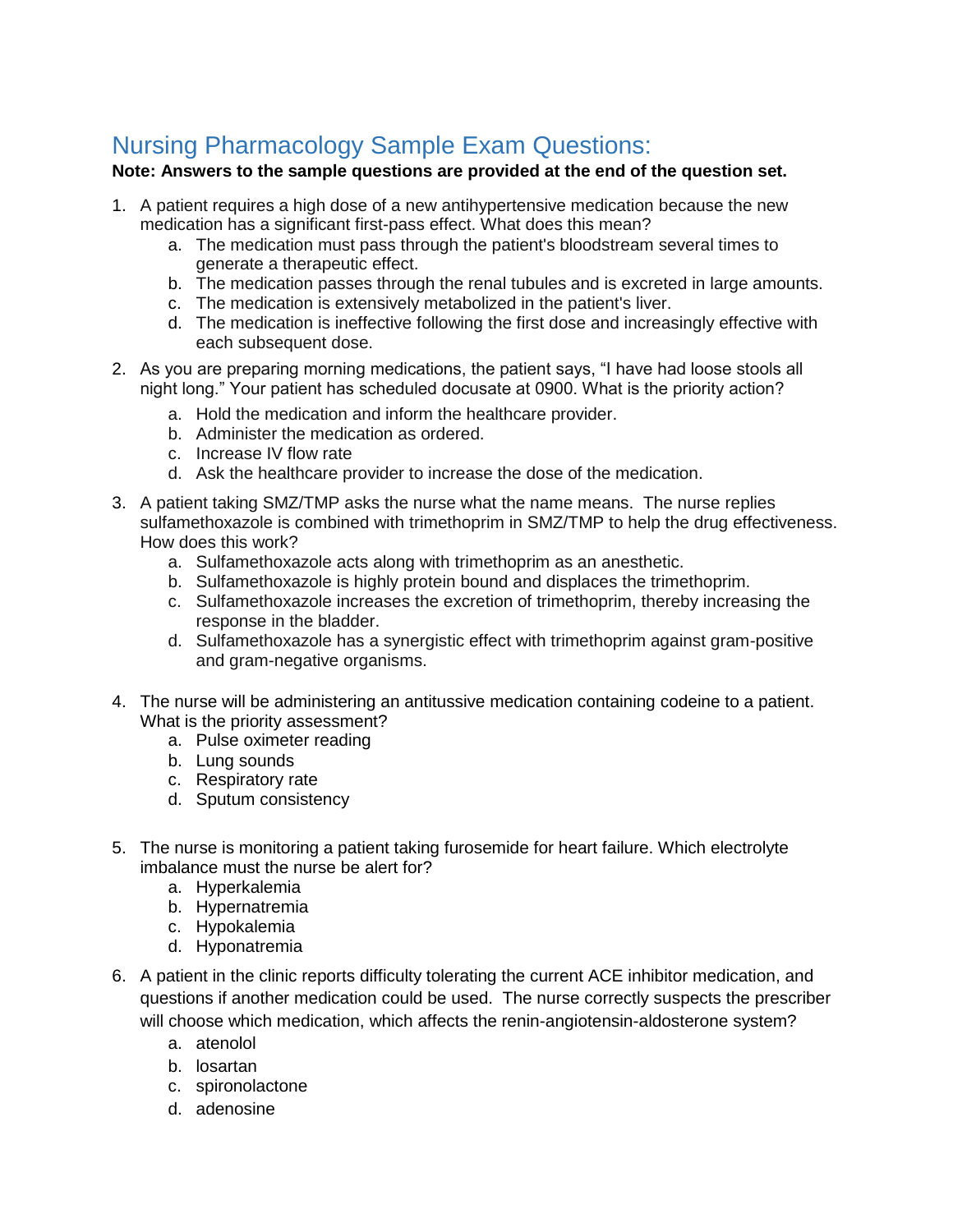- 7. The nurse is caring for a patient who is taking warfarin. The nurse notes the presence of gross hematuria and large areas of bruising on the patient's body. The nurse notifies the health care prescriber and anticipates what medication will be ordered?
	- a. heparin sulfate
	- b. protamine sulfate
	- c. phytonadione (Vitamin K)
	- d. oral potassium supplements
- 8. A patient is about to receive a morning dose of digoxin and has an apical pulse of 53 beats/minute. Which of the following actions should the nurse do first?
	- a. Hold the dose
	- b. Administer the dose as scheduled
	- c. Notify the charge nurse of the findings
	- d. Contact the provider for dose adjustment
- 9. What should the nurse include when teaching a patient regarding the use of omeprazole?
	- a. Take after meals to increase drug effectiveness
	- b. Take before meals to increase drug effectiveness
	- c. Take with meals to increase drug effectiveness
	- d. May take without regard to meals or other medications
- 10. A child is receiving methylphenidate. The mother tells the nurse the patient is having trouble sleeping while on the medication. What is the best response by the nurse?
	- a. "Give the medication before 4:00 pm."
	- b. "Give the medication at 8:00 pm."
	- c. "Stop the medication immediately and see the doctor."
	- d. "Add diphenhydramine at bedtime."
- 11. A patient with type 2 diabetes mellitus asks the nurse how metformin decreases blood sugar. What is the best response by the nurse?
	- a. the medication decreases glucose production in the liver
	- b. the medication increases insulin resistance of the cells in the body
	- c. the medication blocks carbohydrate absorption in the intestine
	- d. the medication increases insulin release from the pancreas
- 12. The nurse is administering oxycodone to a patient. Which common side effect should the nurse teach the patient about?
	- a. Paresthesia in lower extremities.
	- b. Increased intracranial pressure.
	- c. Occipital headache.
	- d. Drowsiness.
- 13. Enteric coated acetylsalicylic acid has been prescribed for a patient to treat chronic arthritis. The patient calls the clinic nurse because of gagging and difficulty swallowing the tablets. What response would the nurse give to the patient?
	- a. "Crush the tablets and mix with juice or food"
	- b. "I'll notify the healthcare provider for a medication change"
	- c. "Open the tablet and mix the contents with food"
	- d. "Swallow the tablets with large amounts of water or milk"